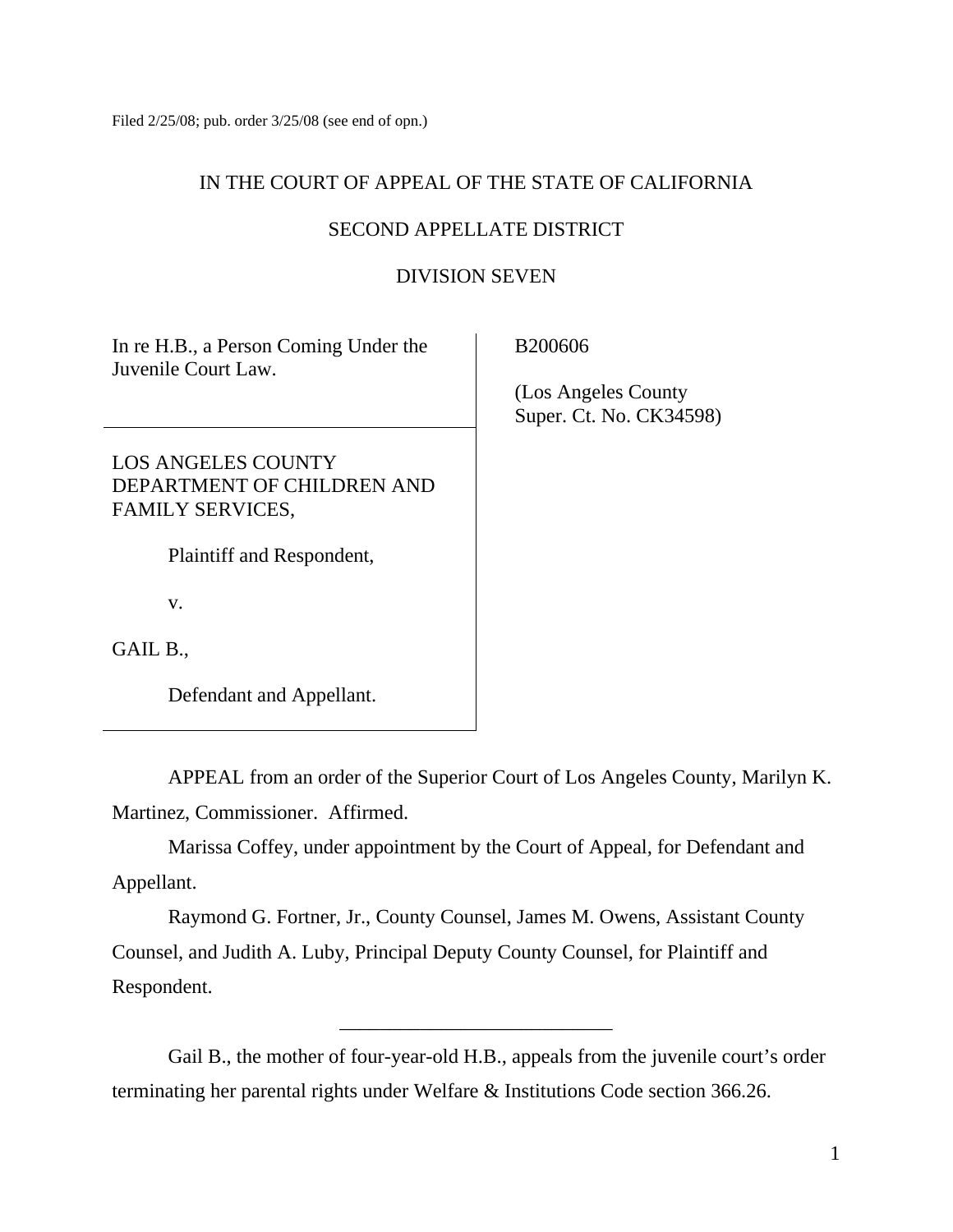Without ever affirmatively stating either she or H.B. may have American Indian ancestry, Gail B. contends the juvenile court's failure to inquire about such ancestry violated the Indian Child Welfare Act (25 U.S.C. § 1901 et seq. (ICWA)) and requires reversal of the termination order. We affirm.

#### **FACTUAL AND PROCEDURAL BACKGROUND**

The jurisdiction/disposition report prepared by the Los Angeles County Department of Children and Family Services (Department) for H.B.'s June 29, 2005 hearing provides a compelling overview of Gail B.'s experience with the dependency court: "This is truly a sad case. The history of Gail B[.]'s life is well known to the Juvenile Dependency Court -- first as a 9-year dependent herself and now, for the last seven years, as the mother of children [D.B, D.B., B.B. and T.B.] who are currently dependents of the Court. Now, her fifth child H.B. has been detained by DCFS after mother failed a Voluntary Family Maintenance Plan that had been extended to ten months and included the additional supportive services of Family Preservation. Mother's recent drug screens that are positive for marijuana give conclusive proof that she continues to use drugs -- although she will go to her grave denying it."

The record reveals extensive departmental intervention on behalf of Gail B.'s children, beginning in July 1998. At that time the Department filed a petition (sustained as amended) alleging Gail B.'s sons, D.B. and D.B., had been placed in dangerous situations both by their father, who drove under the influence of alcohol with them in the car and sexually abused their seven half-siblings, and by their mother, whose drug use interfered with her ability to care for the boys. In April 1999 the Department filed a petition alleging Gail B. had neglected her third child, a girl (B.B.), and reciting the previously sustained allegations with respect to the two boys. The Department filed yet another petition in November 2000, one week after Gail B.'s fourth child, a girl (T.B.), was born. The four children were temporarily returned to their parents but removed again in March 2002 pursuant to a petition again alleging neglect by Gail B. After the 2002 petition was dismissed as to the two boys but sustained as to the two girls, all four children were released to their father. The children were again detained in July 2003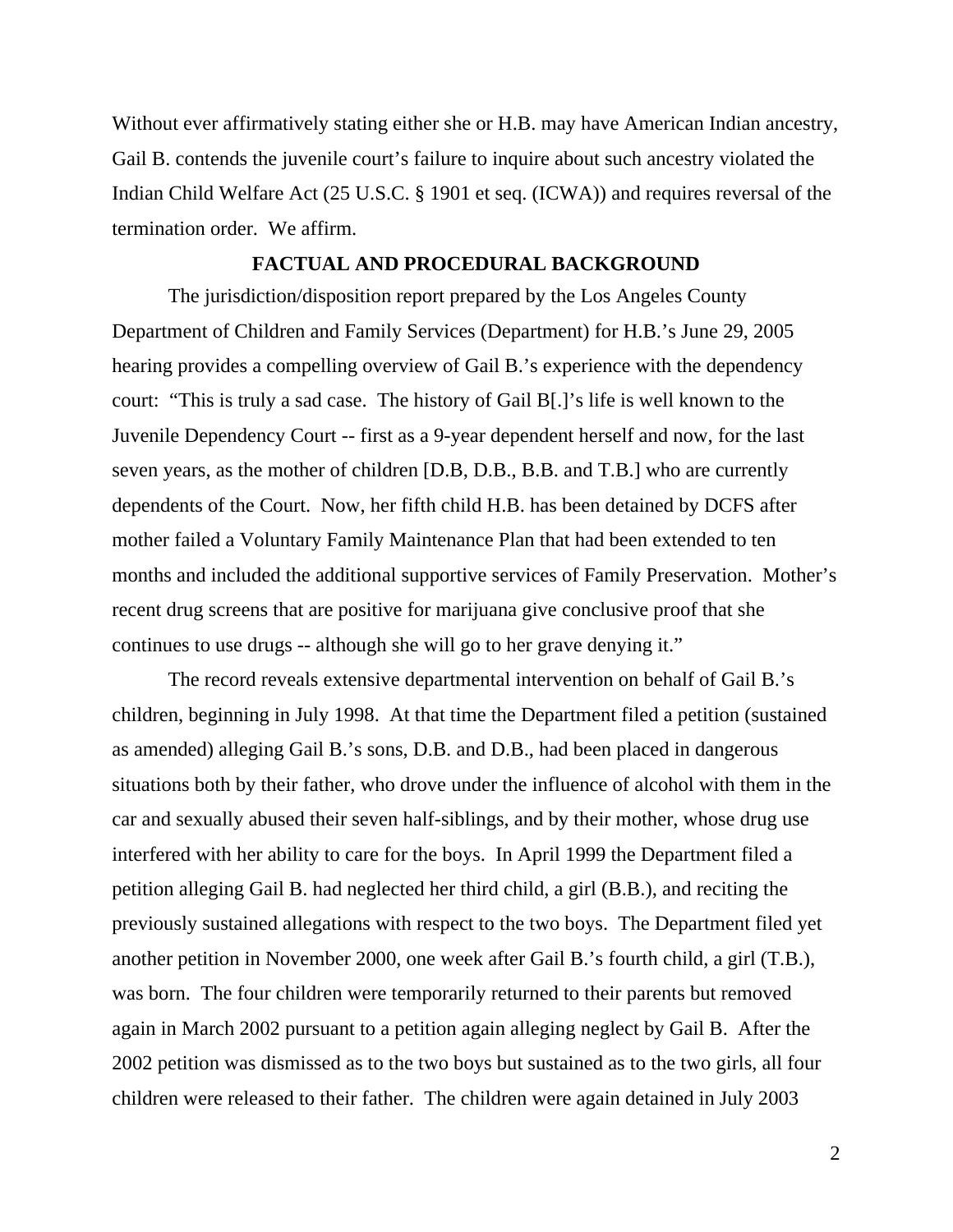after the father tested positive for PCP. The new petition, which was sustained as to all four children, alleged ongoing drug use, endangerment and domestic violence by the father. The children were first placed with their adult half-siblings and then transferred to foster homes.

In July 2004 the Department received a referral alleging emotional abuse and general neglect of then one-year-old H.B. by his mother.<sup>1</sup> Rather than detain H.B., the Department initiated a voluntary family maintenance contract with Gail B., which included parenting education, drug counseling and testing and general counseling. The contract was extended to provide family preservation services to the mother, but those services were terminated in March 2005 for non-compliance. After Gail B. tested positive for marijuana on three occasions in early 2005, the Department detained H.B. from his mother and filed a petition on May 26, 2005, which was consolidated with the pending petitions related to his siblings. Nothing in the record available to us suggests any of H.B.'s siblings was ever identified as possibly having American Indian ancestry.

The petition initiating proceedings as to H.B. did not indicate whether he had been identified as possibly having American Indian ancestry, but the detention report filed concurrently with the petition stated ICWA did not apply.<sup>2</sup> Gail B. did not appear at the detention hearing; and the court informed her attorney, "Next time, I'll want to make the inquiry of the ICWA and the paternity." The jurisdiction/detention report filed by the Department for the June 29, 2005 hearing again noted ICWA did not apply and reported, "On 6/22/2005, mother stated that she does not have any American Indian heritage."

 $\frac{1}{1}$  Gail B. identified H.B.'s father as Henry K. Although the Department discovered an address for him, he never responded to the Department's attempts to contact him concerning the proceedings involving H.B.

<sup>2</sup> The report also stated "Mother is developmentally delayed and receives SSI . . . [but] does not qualify for Regional Center Services as she does not meet the criteria." Gail B. asserts her developmental delay somehow compromised the Department's conclusion she had no American Indian ancestry, but we fail to see anything in the record to support this conclusion. Even were her impairment responsible for her failure to assert possible American Indian ancestry in the dependency court, she (and her counsel) could have easily remedied this defect on appeal.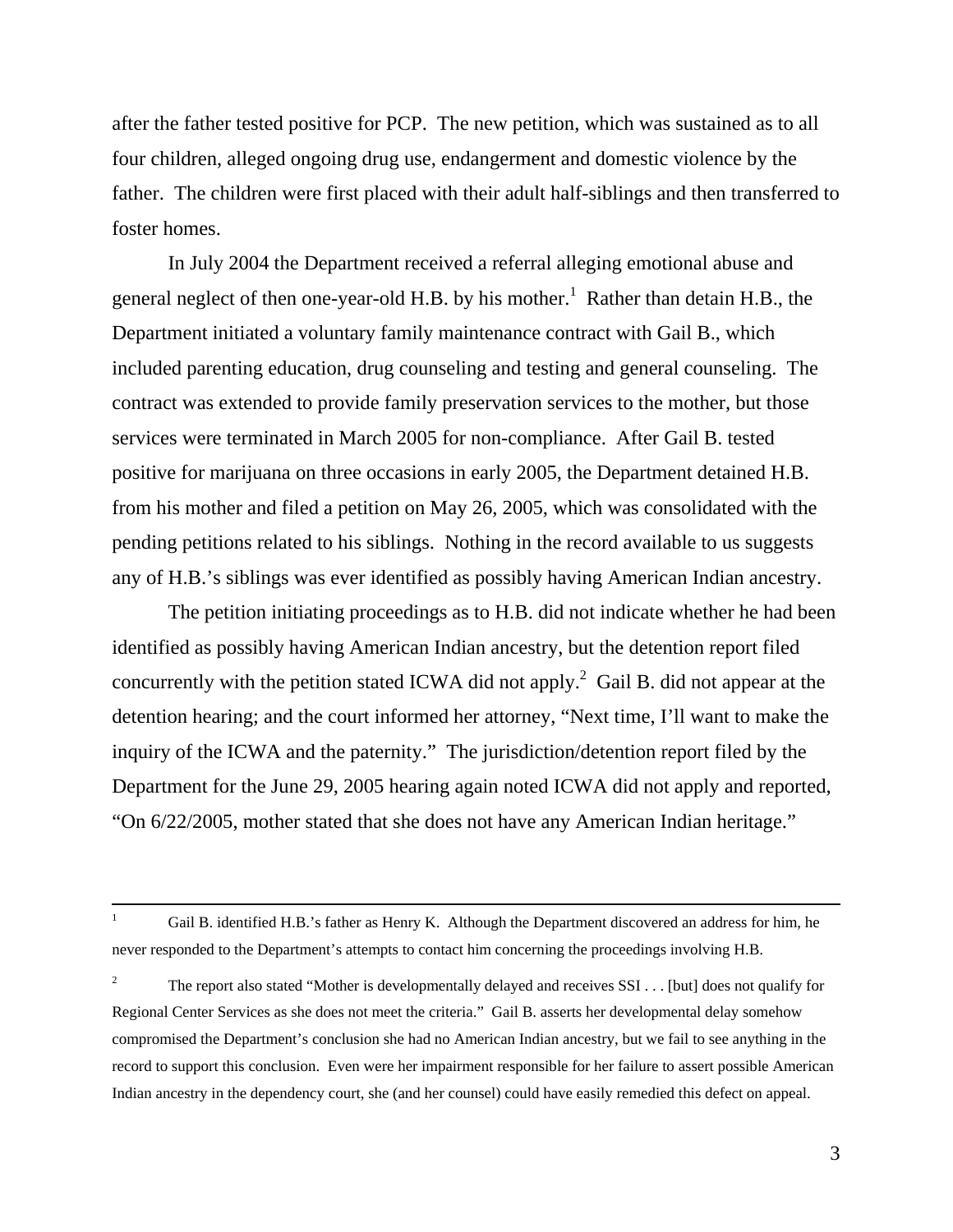Gail B. personally appeared at the June 29, 2005 hearing, and both she and H.B. were represented by counsel. Although it had previously announced its intention to do so, the court did not inquire further about H.B.'s possible American Indian ancestry.

At the jurisdiction-disposition hearing the court sustained the petition, as amended; found by clear and convincing evidence H.B. was in danger unless removed from Gail B.'s custody; and, based on Gail B.'s failure to complete previously ordered services, accepted the Department recommendation that neither of H.B.'s parents be granted reunification services. Subsequent departmental reports continued to state ICWA did not apply, but the court never made an equivalent finding at any of the multiple hearings that occurred before termination of Gail B.'s parental rights. To this day, Gail B. has not claimed she or her children may have American Indian ancestry.

#### **DISCUSSION**

# 1. *Standard of Review*

We review factual findings in the light most favorable to the juvenile court's order. (*In re Rebecca R.* (2006) 143 Cal.App.4th 1426, 1430 (*Rebecca R.*).) Indeed, "[w]e must indulge in all legitimate and reasonable inferences to uphold the [judgment]. If there is substantial evidence supporting the judgment, our duty ends and the judgment must not be disturbed." (*In re Misako R.* (1991) 2 Cal.App.4th 538, 545.) Our deference to the fact finder, of course, is not without limit. The substantial evidence standard requires evidence that is "'reasonable in nature, credible, and of solid value.'" (*Constance K. v. Superior Court* (1998) 61 Cal.App.4th 689, 705.) A judgment is not supported by substantial evidence if it is based solely upon unreasonable inferences, speculation or conjecture. (See *People v. Anderson* (1968) 70 Cal.2d 15, 23-24.)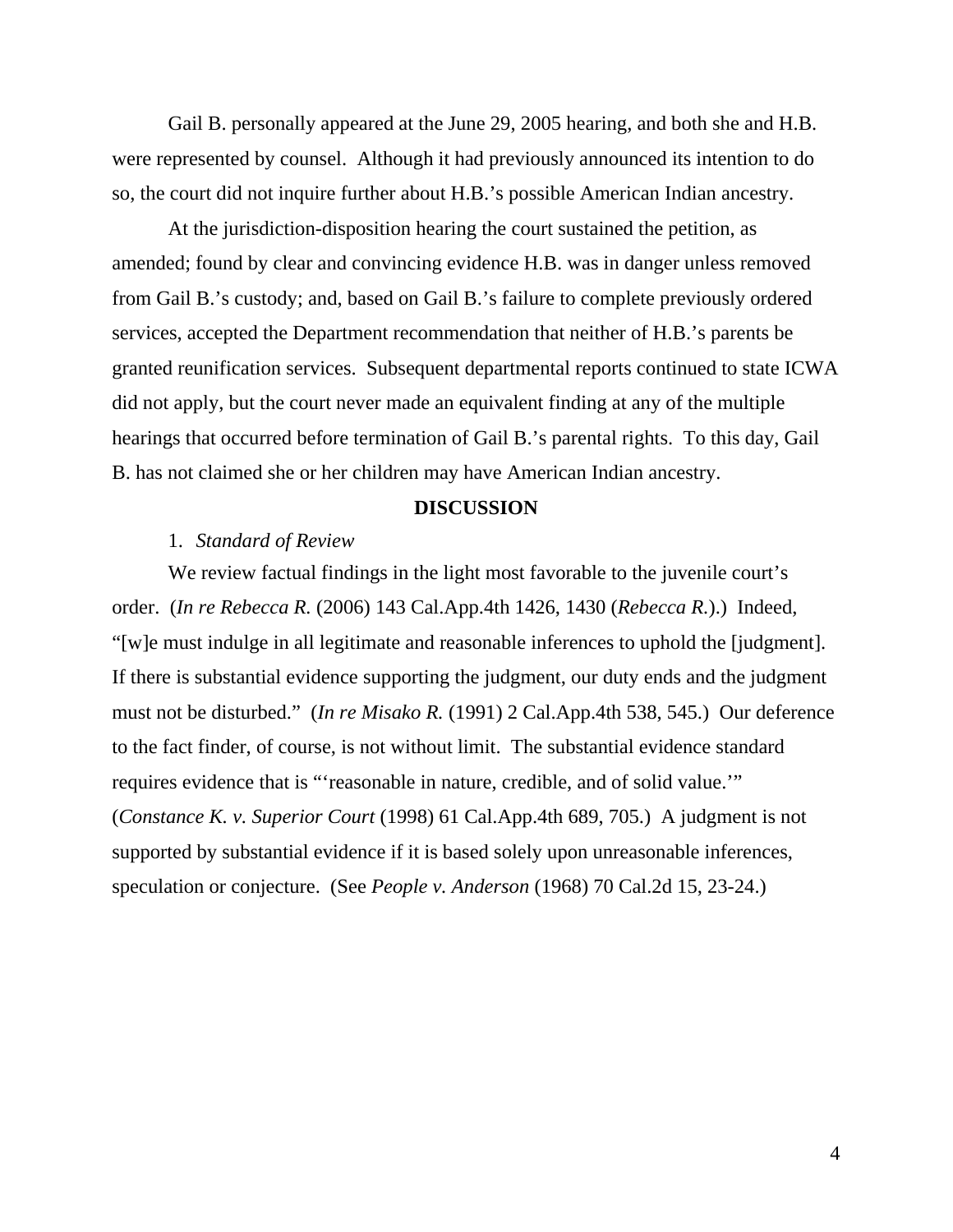### 2. *The Juvenile Court Erred in Failing To Ensure Compliance with State-imposed ICWA Inquiry Requirements*

The purpose of ICWA is to "'protect the best interests of Indian children and to promote the stability and security of Indian tribes and families.'" (*In re Karla C.* (2003) 113 Cal.App.4th 166, 173-174, quoting 25 U.S.C. § 1902; see also *In re Suzanna L.* (2002) 104 Cal.App.4th 223, 229; *In re Santos Y.* (2001) 92 Cal.App.4th 1274, 1299.) "ICWA presumes it is in the best interests of the child to retain tribal ties and cultural heritage and in the interest of the tribe to preserve its future generations, a most important resource." (*In re Desiree F.* (2000) 83 Cal.App.4th 460, 469.) For purposes of ICWA, an "Indian child" is a child who is either a member of an Indian tribe or is eligible for membership in an Indian tribe and is the biological child of a member of an Indian tribe. (25 U.S.C. § 1903(4).)

When a court "knows or has reason to know that an Indian child is involved" in a juvenile dependency proceeding, the court must give the child's tribe notice of the pending proceedings and its right to intervene. (25 U.S.C. § 1912(a); *In re S.B.* (2005) 130 Cal.App.4th 1148, 1157.) ICWA itself does not expressly impose any duty to inquire as to American Indian ancestry; nor do the controlling federal regulations. (See 25 C.F.R. § 23.11(a) (1994).)<sup>3</sup> But ICWA provides that states may provide "a higher standard of protection to the rights of the parent . . . of an Indian child than the rights provided under [ICWA]" (25 U.S.C. § 1921), and longstanding federal guidelines provide "the state court shall make inquiries to determine if the child involved is a member of an Indian tribe or if a parent of the child is a member of an Indian tribe and the child is eligible for membership in an Indian tribe."<sup>4</sup> (Guidelines for State Courts;

 $\frac{1}{3}$  Although ICWA notice provisions apply if the court "knows or has reason to know that an Indian child is involved," neither ICWA itself nor the federal regulations define "reason to know." (See *In re S.B*., *supra*, 130 Cal.App.4th at p. 1158.)

<sup>4</sup> Nonetheless, the Guidelines expressly provide they "are not intended to have binding legislative effect." (44 Fed.Reg. 67584.)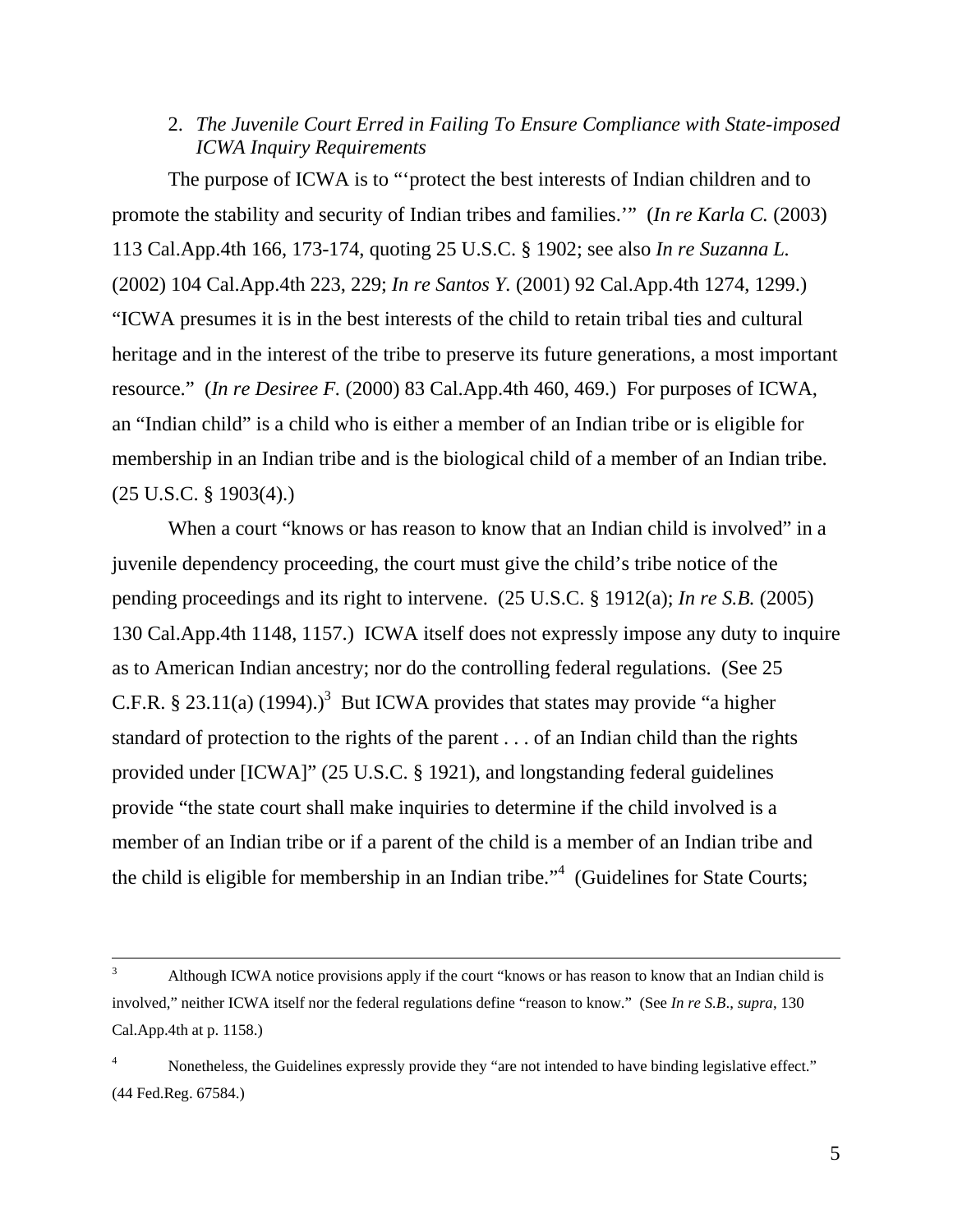Indian Child Custody Proceedings (44 Fed.Reg. 67584 et seq. (Nov. 26, 1979) 67588, part B.5.(a)) (Guidelines); see *In re S.B., supra,* 130 Cal.App.4th at p. 1158.)

At the time the Department commenced proceedings concerning H.B., California Rules of Court, rule  $1439(d)$ ,<sup>5</sup> imposed on both the juvenile court and the Department "an affirmative and continuing duty to inquire whether a [dependent] child . . . is or may be an Indian child." Rule 1439(d)(2) provided "the social worker must ask . . . the parents . . . whether the child may be an Indian child or may have Indian ancestors." Rule 1439(d)(3) provided, "[a]t the first appearance by a parent . . . in any dependency case, . . . the parent . . . must be ordered to complete form JV-130, *Parental Notification of Indian Status*."

The requirement that the court order the parent to complete form JV-130 became effective on January 1, 2005. The initial dependency petition regarding H.B. was filed on May 26, 2005. $\mathrm{6}$  Nonetheless, there is no evidence in the record Gail B. was ever asked to complete form JV-130, and the juvenile court failed to make the required inquiry on the record. This was error.

#### 3. *Any Error in Compliance with Applicable Inquiry Requirements Was Harmless*

A violation of ICWA notice requirements may be harmless error, particularly when, as here, the source of the duty to inquire is not ICWA itself but rather rule 1439(d), a rule of court implementing ICWA. (*In re S.B., supra,* 130 Cal.App.4th at p. 1162; see *Nicole K. v. Superior Court* (2007) 146 Cal.App.4th 779, 784.) "[A]ny failure to comply with a higher state standard, above and beyond what the ICWA itself requires, must be

 $\frac{1}{5}$ <sup>5</sup> Effective January 1, 2007, the California Rules of Court were renumbered; and rule 1439 is now rule 5.664. In this opinion, we refer to this rule as rule 1439, which was in effect during all hearings relevant to this appeal, and quote from the rule as it read at that time. All further rule references are to the California Rules of Court.

<sup>6</sup> As discussed, the detention report prepared for the May 26, 2005 hearing affirmatively stated "[t]he Indian Child Welfare Act does not apply," as did every Department report thereafter. Similarly, neither of the boxes on the petition (Judicial Council form no. JV-100) indicating tribal membership or eligibility for membership or Indian ancestry was checked.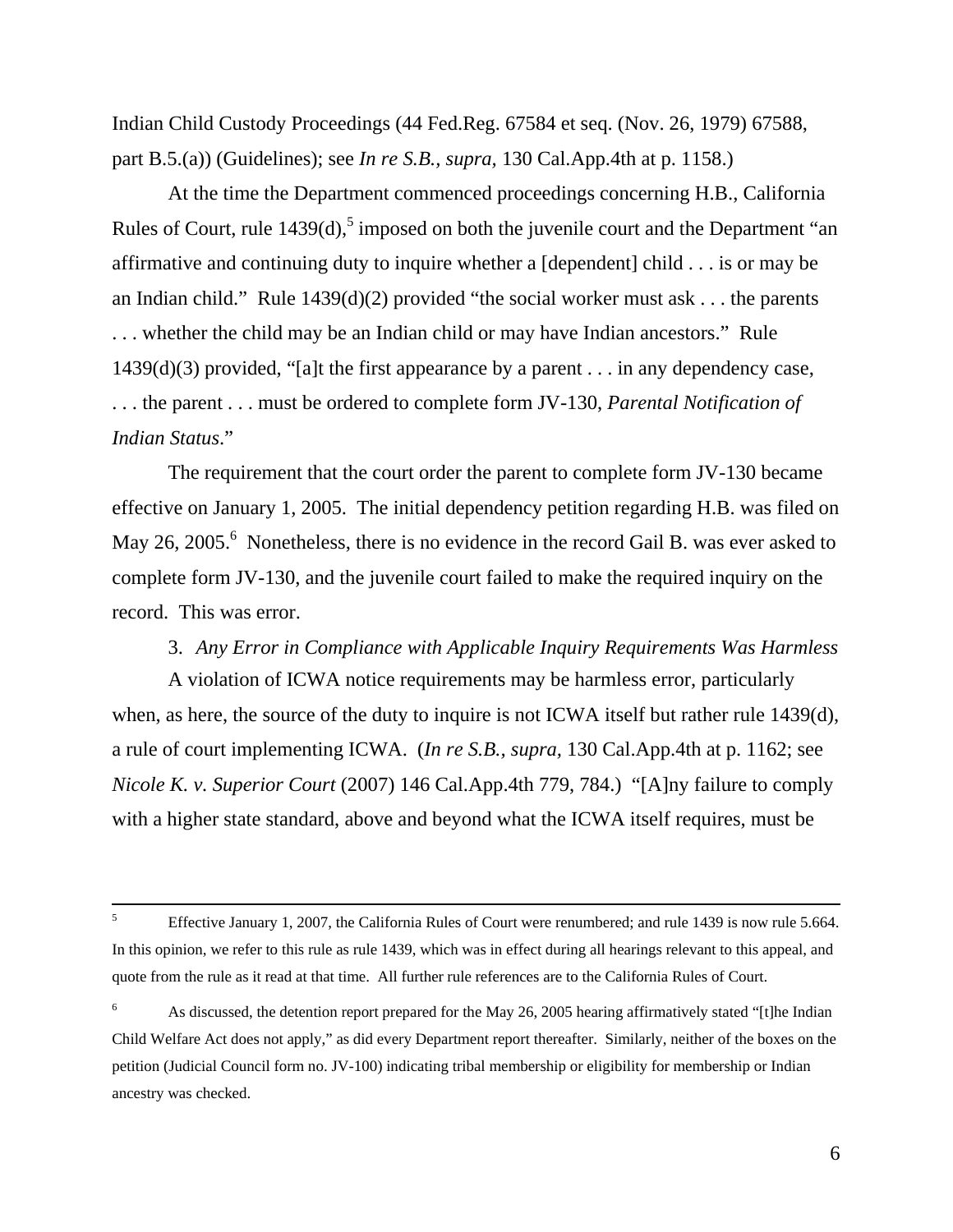held harmless unless the appellant can show a reasonable probability that he or she would have enjoyed a more favorable result in the absence of the error." (*In re S.B.,* at p. 1162.)

In this case Gail B. has never asserted H.B. may have American Indian ancestry or suggested she would have said he did had she been required to complete form JV-130 or to answer on the record the juvenile court's inquiries on that subject. Absent any affirmative representation of Indian ancestry, either in the dependency court or on appeal, Gail B.'s statement to the social worker denying such ancestry and her failure to indicate any of her children may have Indian ancestry throughout the Department's lengthy involvement with this family fully support the conclusion any error by the juvenile court was harmless. (See *In re Rebecca R., supra,* 143 Cal.App.4th at p. 1431 ["There is nothing whatever which prevented [father], in his briefing or otherwise, from removing any doubt or speculation. He should have made an offer of proof or other affirmative representation that, had he been asked, he would have been able to proffer some Indian connection sufficient to invoke the ICWA. He did not"].) "The knowledge of any Indian connection is a matter wholly within the appealing parent's knowledge and disclosure is a matter entirely within the parent's present control. The ICWA is not a 'get out of jail free' card dealt to parents of non-Indian children, allowing them to avoid a termination order by withholding secret knowledge, keeping an extra ace up their sleeves. Parents cannot spring the matter for the first time on appeal without at least showing their hands. Parents unable to reunify with their children have already caused the children serious harm; the rules do not permit them to cause additional unwarranted delay and hardship, without any showing whatsoever that the interests protected by the ICWA are implicated in any way." (*Ibid*.; cf. *In re J. N.* (2006) 138 Cal.App.4th 450, 461 [rejecting contention of harmless error when Department failed to indicate mother was ever asked about possible Indian heritage].)

7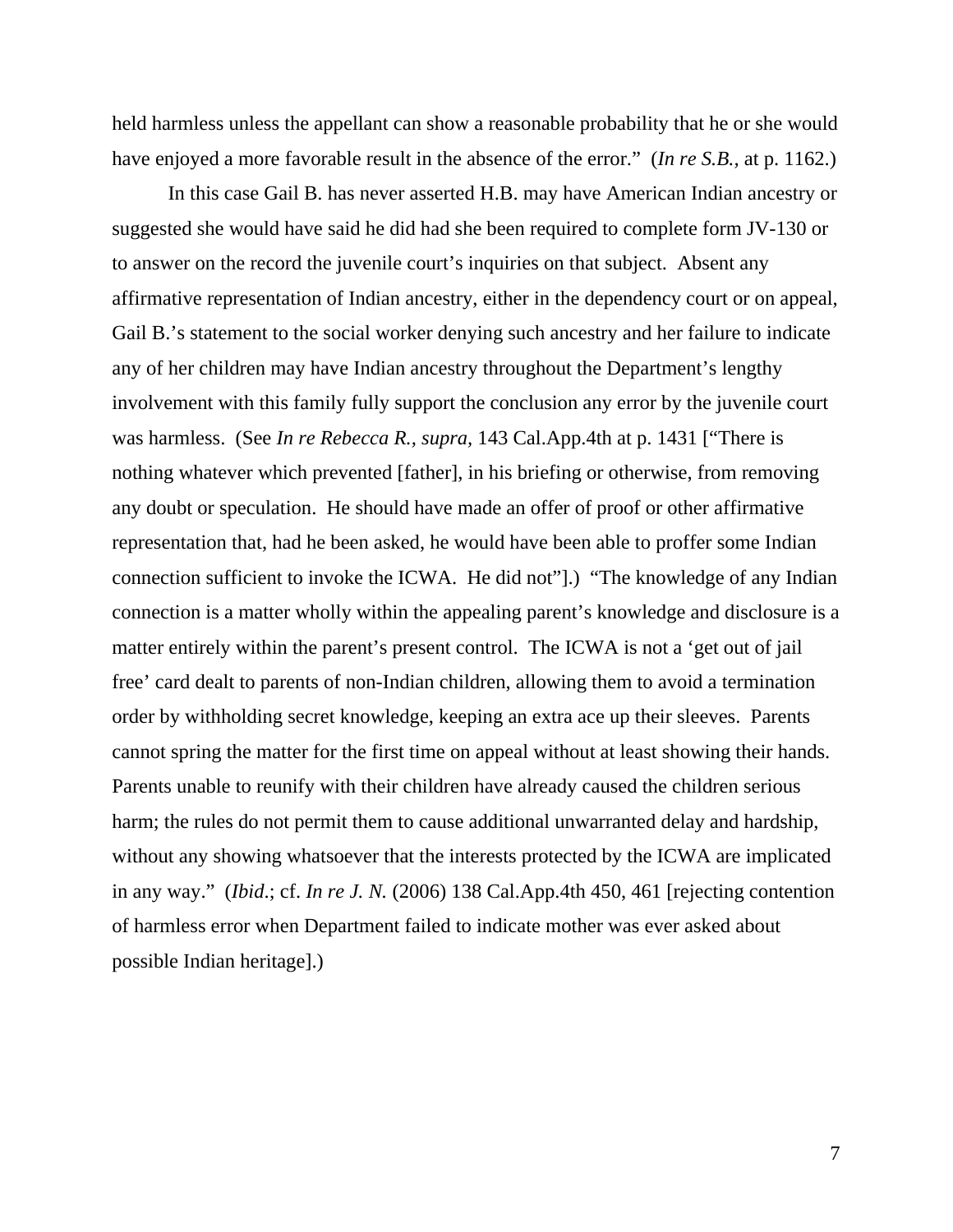# **DISPOSITION**

The order of the juvenile court terminating the parental rights of Gail. B. is affirmed.

PERLUSS, P. J.

We concur:

WOODS, J.

WILEY, J.\*

 \* Judge of the Los Angeles County Superior Court, assigned by the Chief Justice pursuant to article VI, section 6 of the California Constitution.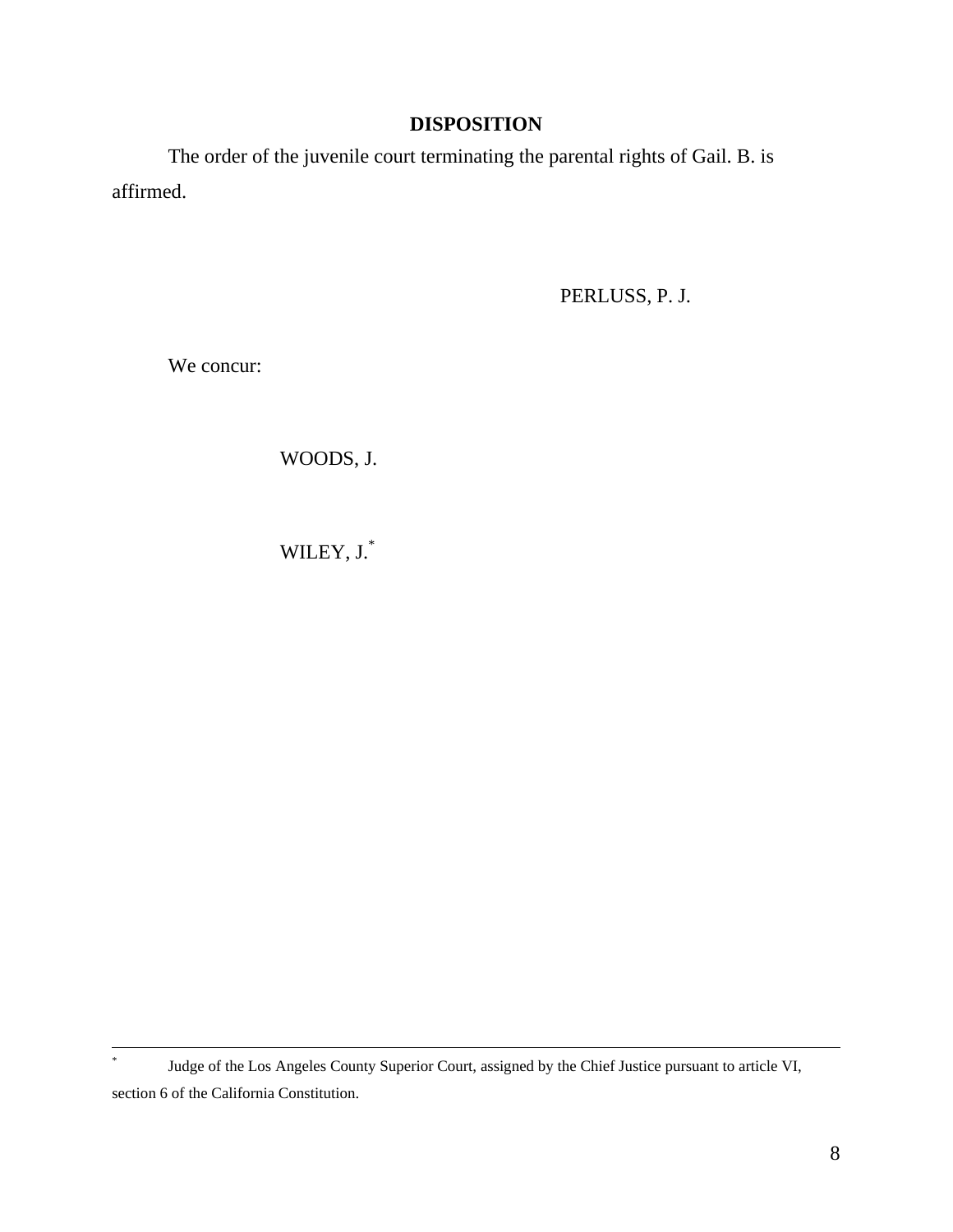Filed 3/25/08

# **CERTIFIED FOR PUBLICATION**

# IN THE COURT OF APPEAL OF THE STATE OF CALIFORNIA

## SECOND APPELLATE DISTRICT

### DIVISION SEVEN

In re H.B., a Person Coming Under the Juvenile Court Law.

LOS ANGELES COUNTY DEPARTMENT OF CHILDREN AND FAMILY SERVICES,

Plaintiff and Respondent,

v.

GAIL B.,

Defendant and Appellant.

B200606

 (Los Angeles County Super. Ct. No. CK34598)

 ORDER CERTIFYING OPINION FOR PUBLICATION (NO CHANGE IN JUDGMENT)

THE COURT:

 The opinion in this case filed February 25, 2008 was not certified for publication. It appearing the opinion meets the standards for publication specified in California Rules of Court, rule 8.1105(c), the requests pursuant to California Rules of Court, rule 8.1120(a) for publication are granted.

 IT IS HEREBY CERTIFIED that the opinion meets the standards for publication specified in California Rules of Court, rule 8.1105(c); and